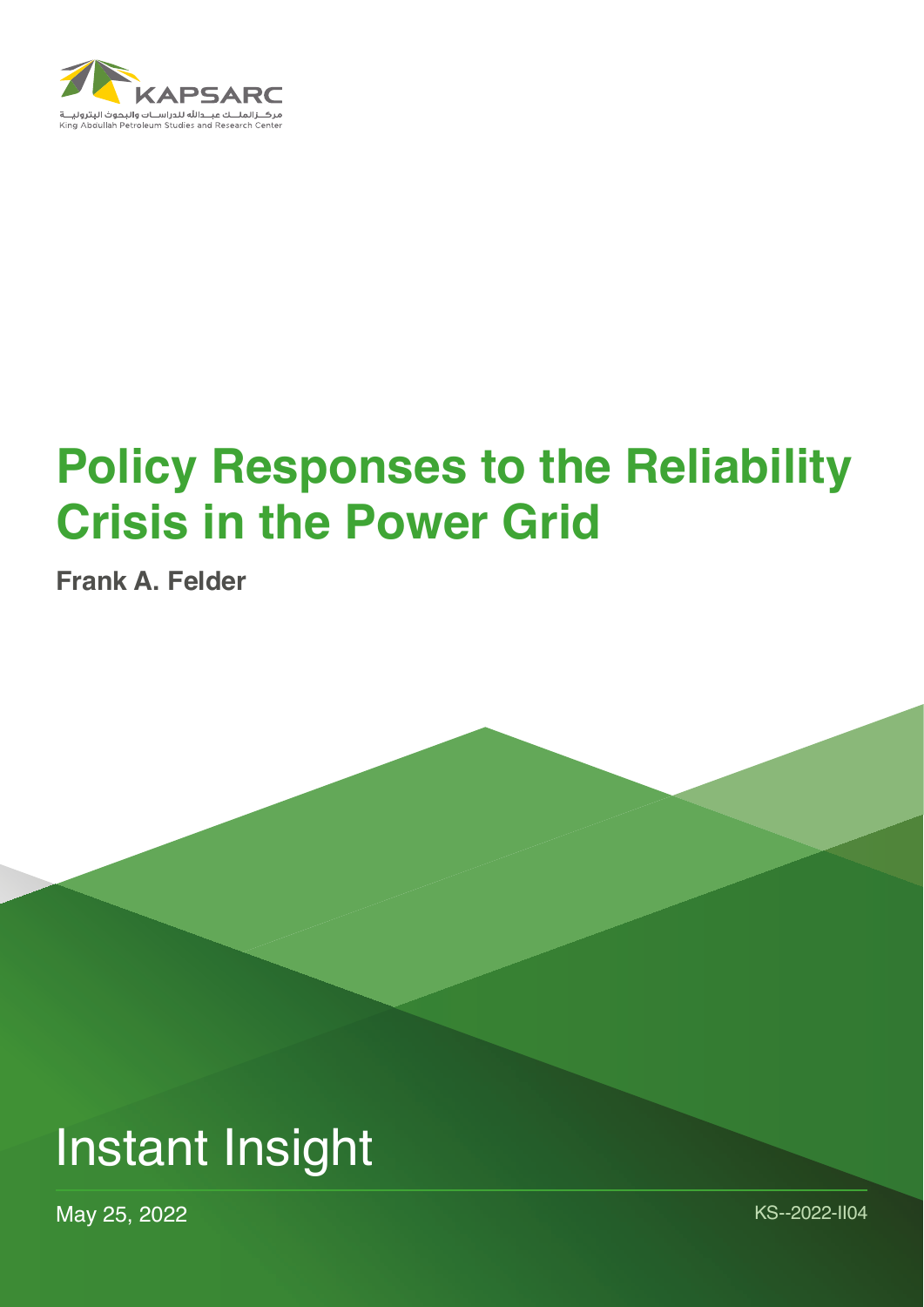## **About KAPSARC**

KAPSARC is an advisory think tank within global energy economics and sustainability providing advisory services to entities and authorities in the Saudi energy sector to advance Saudi Arabia's energy sector and inform global policies through evidence-based advice and appliaed research.

## **Legal Notice**

© Copyright 2022 King Abdullah Petroleum Studies and Research Center ("KAPSARC"). This Document (and any information, data or materials contained therein) (the "Document") shall not be used without the proper attribution to KAPSARC. The Document shall not be reproduced, in whole or in part, without the written permission of KAPSARC. KAPSARC makes no warranty, representation or undertaking whether expressed or implied, nor does it assume any legal liability, whether direct or indirect, or responsibility for the accuracy, completeness, or usefulness of any information that is contained in the Document. Nothing in the Document constitutes or shall be implied to constitute advice, recommendation or option. The views and opinions expressed in this publication are those of the authors and do not necessarily reflect the official views or position of KAPSARC.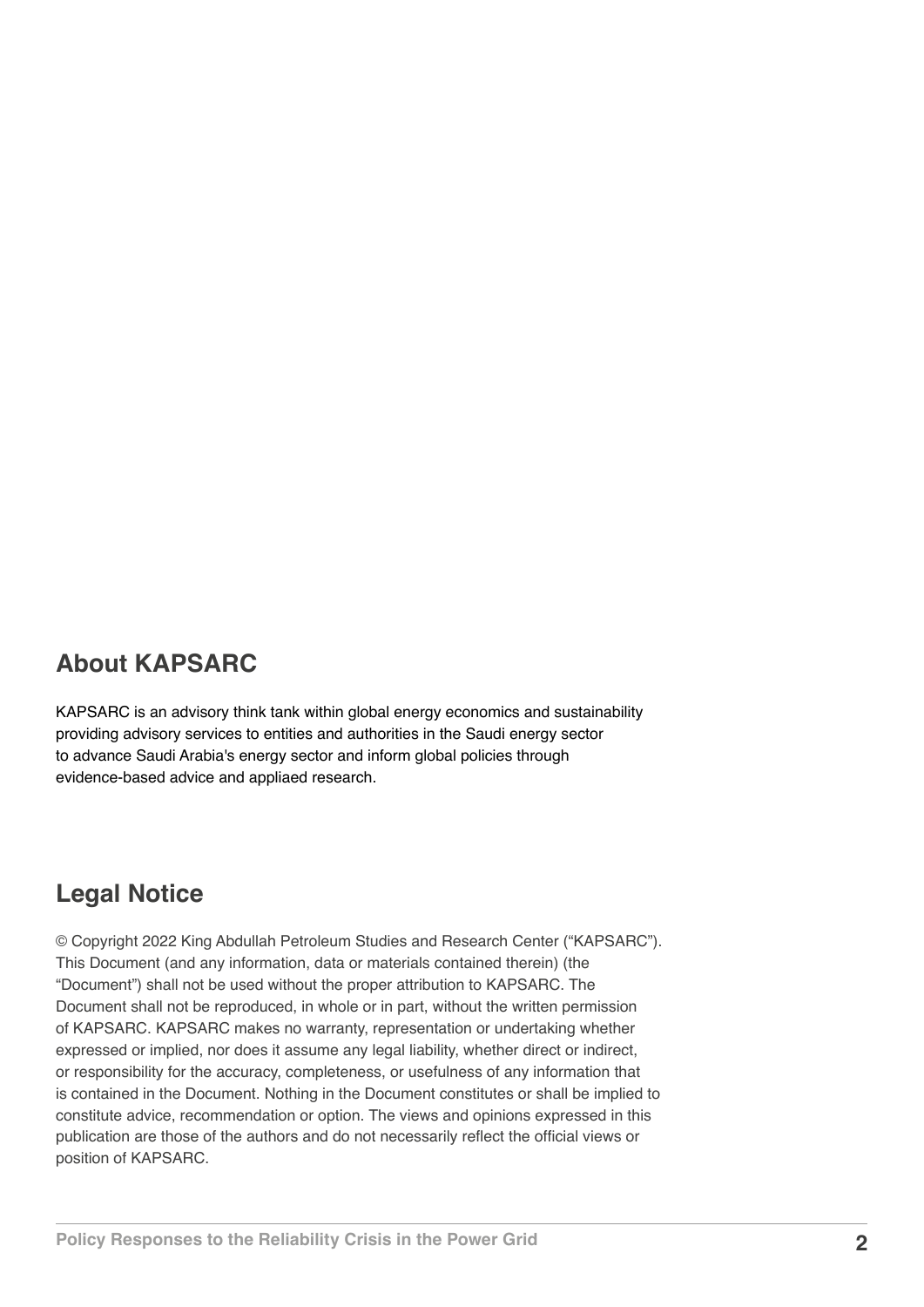From China, Europe, Central Asia, India and to the United States, there is a reliability crisis in electric power grids. Why are power grids so brittle and what should policymakers do?

In September 2021 across eastern China, power cuts and blackouts slowed the country's economy and further disrupted global supply chains. Europe faced real fears of power outages during the winter of 2021-2022, with energy supplies from Russia being threatened. If unusually cold weather or additional electricity supply problems had occurred, the results would have been catastrophic.

In January 2022, blackouts swept across central Asia affecting millions of people in Kyrgyzstan, Uzbekistan and Kazakhstan. India continues to experience power outages in 2022 as it did in 2021. Extreme heat, coal shortages, and a growing economy have caused the worst outages in India in over half a decade.

The United States is recovering from outages, including the massive winter storm in 2021 that devastated the Texan and the surrounding region's power grids and August 2021 blackouts in the Midwest due to heavy rains and high winds causing 850,000 customers to lose power. In November 2021, over 63,000 homes and business lost power in and around Los Angeles.

This situation is not expected to improve. For example, the North American Electric Reliability Corporation (NERC) released its May 18, 2022, forward-looking reliability assessment that warns of increasing risks to the grid. Droughts, heat waves, outages of major transmission lines, generation reserve shortages, supply chain issues, cybersecurity threats, tripping of solar generation, and wildfires are all identified as potential major threats to reliability.

Any meaningful effort to transition the energy sector to a low-carbon future relies upon the expansion of electricity into transportation, heat-intensive industries, and hard-to-abate sectors such as maritime and aviation, using large amounts of renewable energy. Solar and wind power are intermittent and, as their role in the grid expands, integrating their variable production into the grid is an additional reliability challenge.



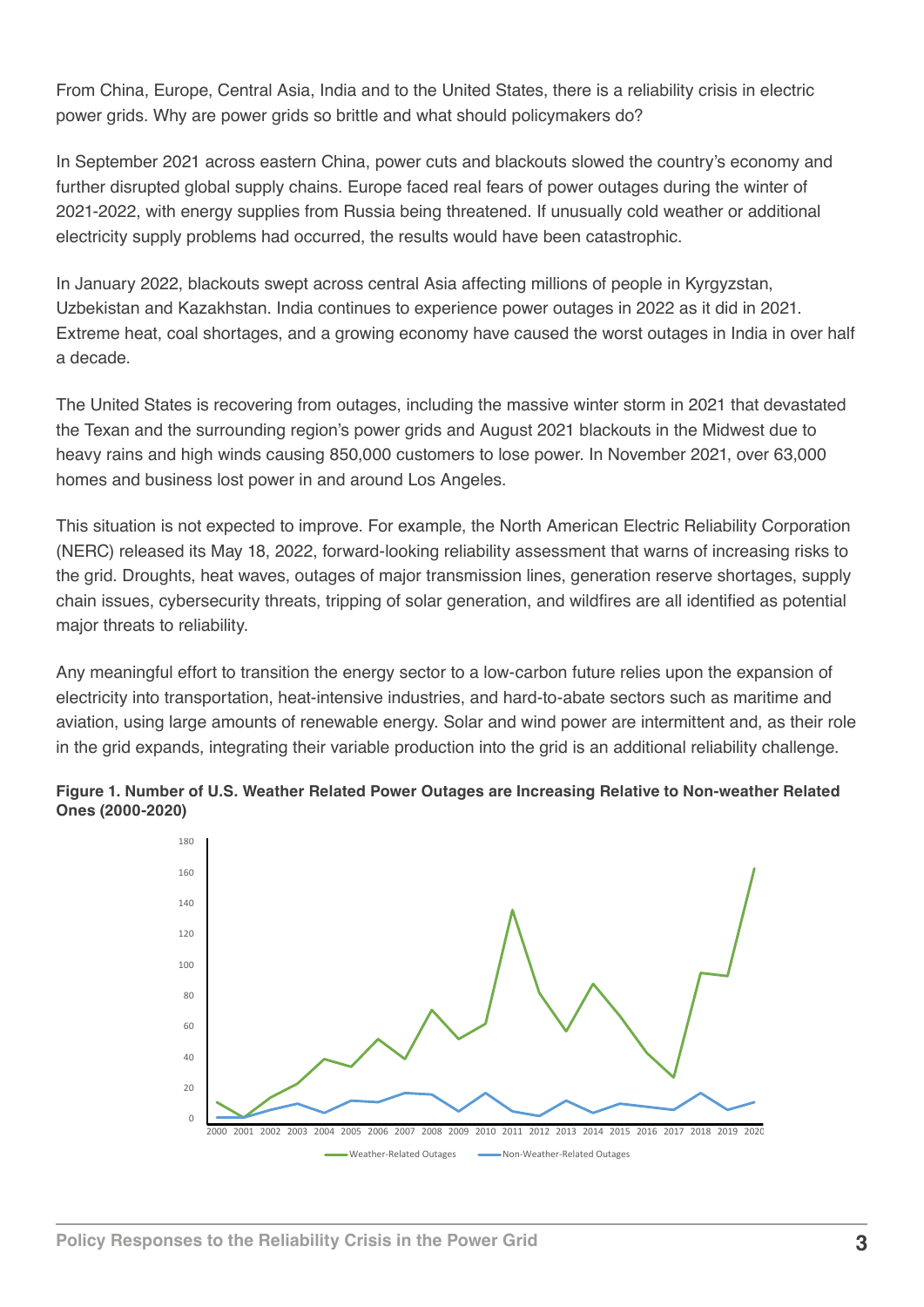Given the geographic scope of the reliability crisis and the long list of threats it poses, how should policymakers think about this problem for their region or country? The types of questions they are asking include whether the threats are unique to a particular location or context, how should they be prioritized, and should each threat be addressed individually or are there broader policy responses?

These reliability hazards are so damaging because they incapacitate multiple parts of the grid simultaneously and, in some cases, when demand for electricity is the highest. Severe weather can shut down generation plants of all types, damage transmission lines and substations, and disable distribution lines, poles and transformers. Cybersecurity risks, supply chain problems, and fuel shortages can do the same.

Grid reliability analyses, metrics, and policies have historically centered around analyzing independent failures of generation, transmission and distribution components. In the past, the types of major common causes or dependent failures were not systematically identified, tracked, analyzed, and addressed. Somewhat recently, the term 'resiliency' has entered the power sector's lexicon to both label these common-cause threats and to emphasize the importance of not just preventing power outages but also recovering from them quickly.

So how should policymakers respond coherently and systematically to these challenges? First, power grid reliability and resiliency policies should be centered around common-cause failures, those low or lower probability events that have high impacts. These possible accident sequences need to be identified, based both upon actual events and creative brainstorming, and dissected. Systems need to be developed that evaluate relevant historical data, such as severe weather events over recorded time, and record failure modes, pathways, frequencies, and impacts.

Second, reliability data, analyses, and studies should be shared. Given that many regions and countries are electrically interconnected with alternating current across governmental boundaries, a power system failure in one region can bring down power systems in others. Connected regions should consider forming interregional reliability organizations, if they have not already done so, starting with studies and potentially expanding to include joint planning and operational coordination.

Third, resiliency planning is necessary to mitigate the impact of common-cause failures. Policies to prevent blackouts should be integrated with those that reduce their duration and mitigate their social and economic impact. For instance, severe cold conditions require policies to weatherize the entire supply chain from generation to distribution. They also require investments in warming centers in case power outages occur. Furthermore, the ability to rotate power outages across all customers is critical to ensure periodic, if interrupted, access to electricity during emergencies, particularly during severe cold or hot weather.

Of course, policymakers should not lose sight of other reliability-related challenges their grids may face, such as inadequate levels of investment, regulatory and market shortcomings, and legal and jurisdictional constraints.

The power grid is fundamental to society. Our safety, health and economy depend on a reliable and resilient grid. To achieve grid reliability requires putting common-cause failures at the center of reliability and resiliency analyses and policies.